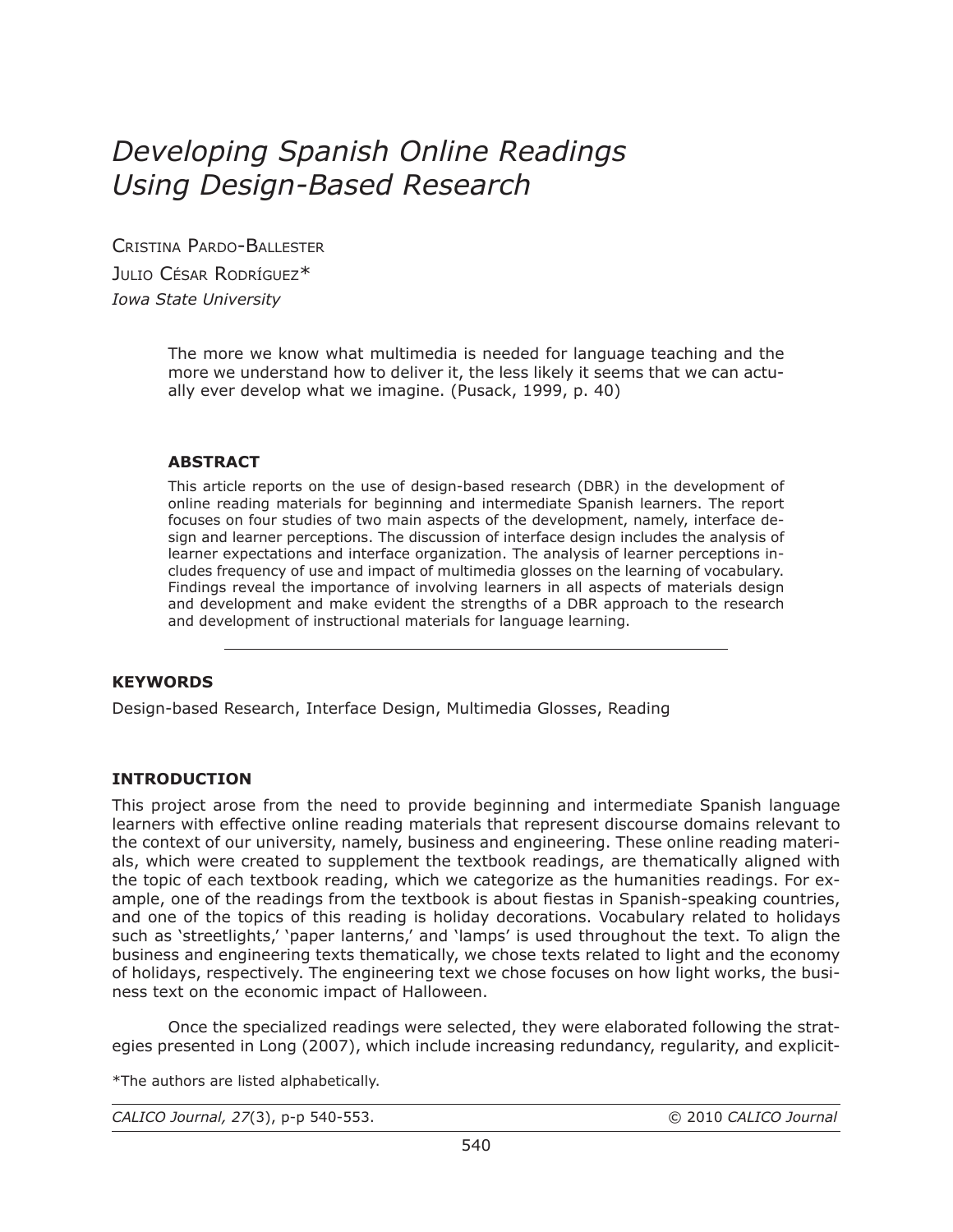ness. According to Long, elaborated input improves the comprehensibility of authentic texts. The specialized readings were lexically aligned with the humanities texts in the textbook in three ways by (a) identifying and glossing the same lexical items that were already glossed in the text's humanities reading, (b) replacing lexical items in the specialized readings by items that already appeared in the humanities readings and that had similar semantic value, and (c) replacing low-frequency lexical items with high-frequency ones. A frequency dictionary for Spanish (Davies, 2006) was used to identify and gloss lexical items. A more detailed account is found in Pardo-Ballester & Rodríguez (2009).

 We developed multimedia glosses (see Figure 1 below) for all readings. These have been hypothesized to help learners integrate linguistic information into long-term memory (Roby, 1999). The development of the online readings was guided by relevant theory, for example, (a) salient input may facilitate SLA processes, (b) support for understanding linguistic input (e.g., elaborating semantic input) creates opportunities for acquisition, and (c) opportunities to produce the target language are beneficial for acquisition (Chapelle, 1998).

# **INTERFACE DESIGN BACKGROUND**

This section provides a brief overview of the main theoretical concepts of interface design on which this project is based as well as descriptions of the most important elements of the project's several interfaces. Drawing on the literature of interface design, we identified two categories of interface: sovereign interface and a transient interface (Cooper, Reinmann, & Cronin, 2007). The sovereign interface is typically kept open during work on a task, while transient interfaces are typically activated only temporarily to work on a specific task or check on the status of a specific process. For example, in a word processor the sovereign interface is typically the text entry window kept open while text is being created, while the page setup dialog box would be a transient interface and be open for specific purposes.

 For this project, we developed four types of interfaces: (a) the sovereign interface of the learning management system (LMS; in our case, WebCT), (b) a sovereign course interface embedded in the LMS (the course homepage), (c) a sovereign interface developed to present the class readings, and (c) a transient interface developed to present the content of the glosses. Each interface presented challenges in ease of use for both learners and designers and degree of impact in the course and materials.

 The LMS course interface does not allow for much manipulation. It consists of a menu which can be shown vertically or horizontally. Even though menu items can be shown or hidden, the main "Content" item in the menu is always visible and gives access to the main course interface, which in turn gives access to materials presented in the readings or glosses interfaces. The development and evaluation of the last three types of interfaces entailed a similar design cycle: construction of a prototype, evaluation of the prototype, and a revision of the prototypes based on the feedback collected in evaluation. The following section provides more details on the design process of each of the three interfaces.

# **THE STUDY**

The present study encompasses four consecutive pilot studies: Study 1, 2, 3, and 4. The goal of the four studies was to investigate two specific aspects of the development of the instructional materials: interface design and learner perceptions. Given the fact that learners cannot manipulate preferences in either the sovereign and transient interfaces, it is important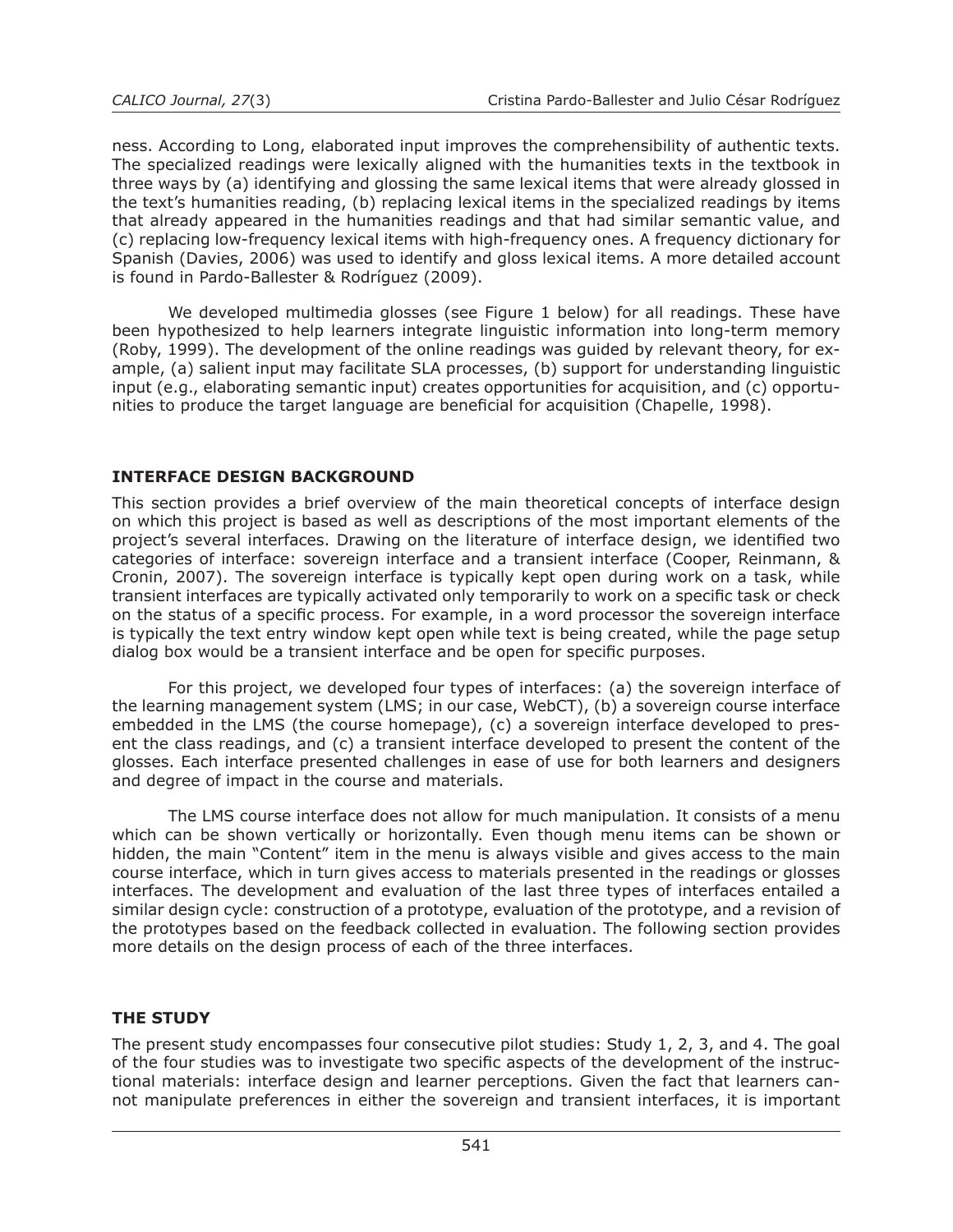to know how well the interfaces match learners' expectations regarding both placement and function of interface elements. Our specific research questions were

- 1. How well do learners' expectations regarding the location and function of interface elements match the reality of the actual interface? and
- 2. How do learners perceive the instructional materials designed to assist them in their language learning?

 This study incorporates the theoretical guidelines of design-based research (DBR), a paradigm that evolved in the early 1990s. DBR emphasizes the need for highly contextualized research and is characterized by (a) iterative cycles in the research process, (b) the use of authentic contexts for data collection and the operationalization of theoretical constructs, and (c) the use of methods that enable the researcher to draw meaningful connections between the "processes of enactment" and "outcomes of interest" (Design-Based Research Collective, 2003, p. 5; for a more detailed discussion of the potential of DBR in Applied Linguistics and CALL, see Yutdhana, 2005; Pardo-Ballester & Rodríguez, 2009.) DBR offers a research framework that natively embodies (a) the use of a suite of tools to capture and build detailed accounts of the students' learning experience, (b) consideration of both quantitative and qualitative measures, (c) the use of a variety of data collection methods to produce rich descriptions of the phenomena being researched, and (d) the inclusion of relevant theoretical and conceptual work (Levy & Stockwell, 2006).

#### **METHOD**

#### *Participants*

The four studies, combined, included 119 students enrolled in beginning and intermediate Spanish courses at Iowa State University. Below is a detailed description of the participants in each study.

#### **Study 1**

Study 1 was conducted in May 2008 and included 6 female students enrolled in the second semester of first-year Spanish. The learners tested one reading text in humanities and one text in engineering over a 3-day period during their free time.

# **Study 2**

Study 2 was conducted in August 2008 in a single day with a total of 13 students (9 females and 4 males) enrolled in second-year Spanish. Eleven learners were native speakers of English, and the remaining 2 were native speakers of, respectively, Chinese and Russian.

# **Study 3**

Study 3 was conducted over a month and a half in September-October 2008 and included 34 students enrolled in the first semester of first-year Spanish (13 participants were female and 8 were male; the rest of the participants did not answer this question). Two participants were native speakers of Chinese, 1 of Vietnamese, and 1 of Hindi.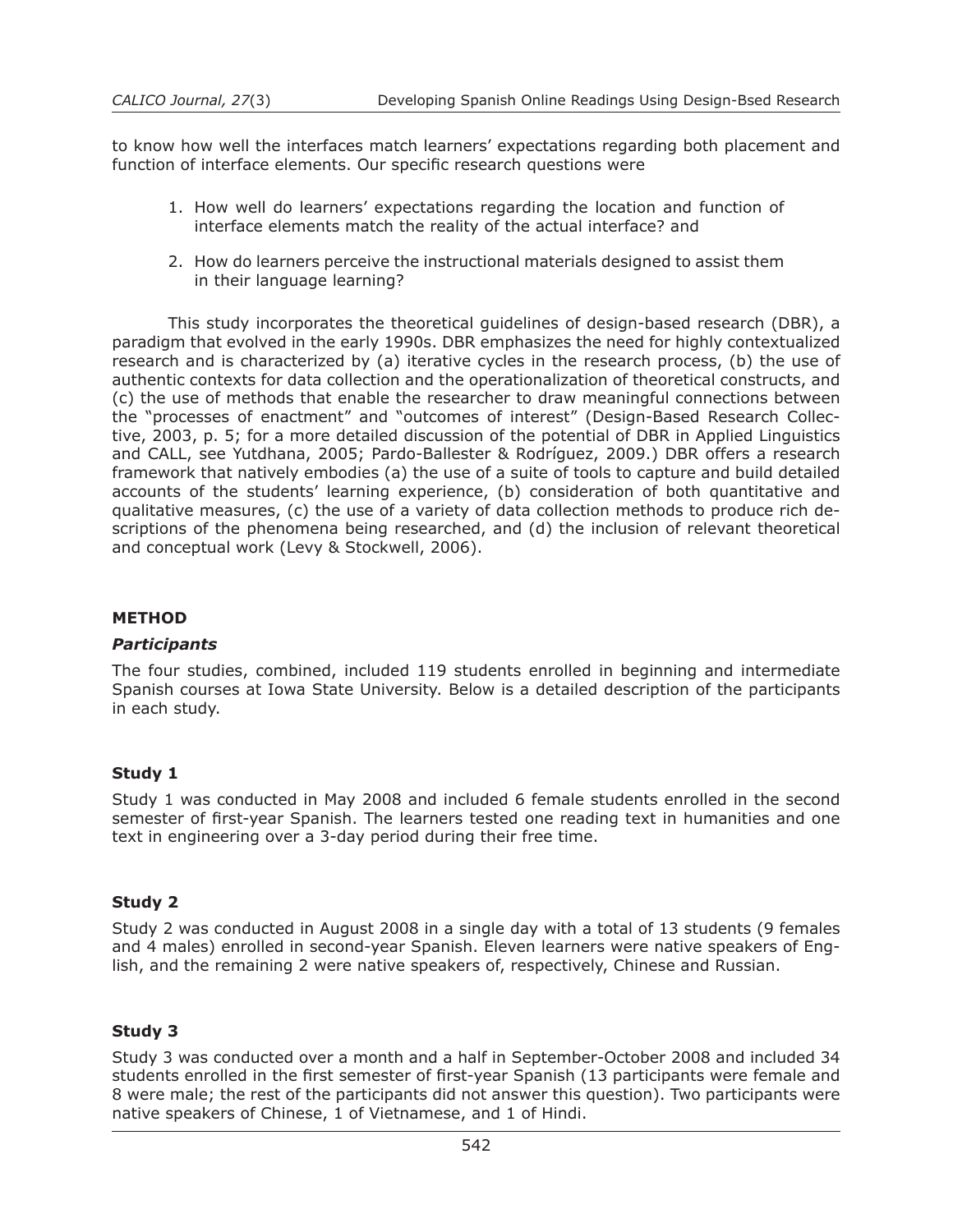## **Study 4**

Study 4 took place in April 2009 and involved 65 students enrolled in the second semester of first-year Spanish (33 females and 31 males, 1 participant did not answer). Sixty-one participants selected English as their native language, 1 participant selected Russian, 2 Chinese, and 1 Arabic.

#### *Materials*

#### **Questionnaires**

All four studies requested learners to provide demographic data, usability data, and their opinions about how various course and multimedia gloss components assisted in their language learning. Each questionnaire included a set of core questions that remained constant over all four studies and a set of new questions that arose out of the need to clarify or expand information obtained in a previous study.

#### **Screen captures**

During Study 1, learner interactions with the texts and glosses were recorded using Camtasia.

#### **Online texts and multimedia glosses**

Learners individually read each online text and used the multimedia glosses freely. In each chapter (six chapters per semester) learners worked with two readings. First they worked with the readings included in the textbook, which we categorized as "humanities," and then chose between the business or engineering readings. The students worked at home and could access the online readings and use the multimedia glosses as many times as they wished before taking a postreading assessment. Glossed terms in the readings were highlighted in maroon. To look up a word, learners clicked on the word to display a multimedia gloss in a pop-up window. While the gloss was open, learners could choose between five options represented by icons, namely, picture, synonym, pronunciation, video, and translation. The picture depicting the concept was the default option for all glosses.

#### *Procedure*

#### **Study 1**

Participants were contacted via email and asked to participate on a voluntary basis in a study in which they were to read a story and look up the meaning of individual words by freely selecting any of the different types of icons available in the multimedia glosses. A bare text was used with the glossed items for the first pilot. Comprehension questions were used to get learners to use the glosses. We recorded all screen interactions with Camtasia and took notes as learners worked on the readings.

# **Study 2**

We followed the same procedure as in Study 1. These learners were enrolled in the first semester of second-year Spanish. Learner activity was monitored using NetSupport School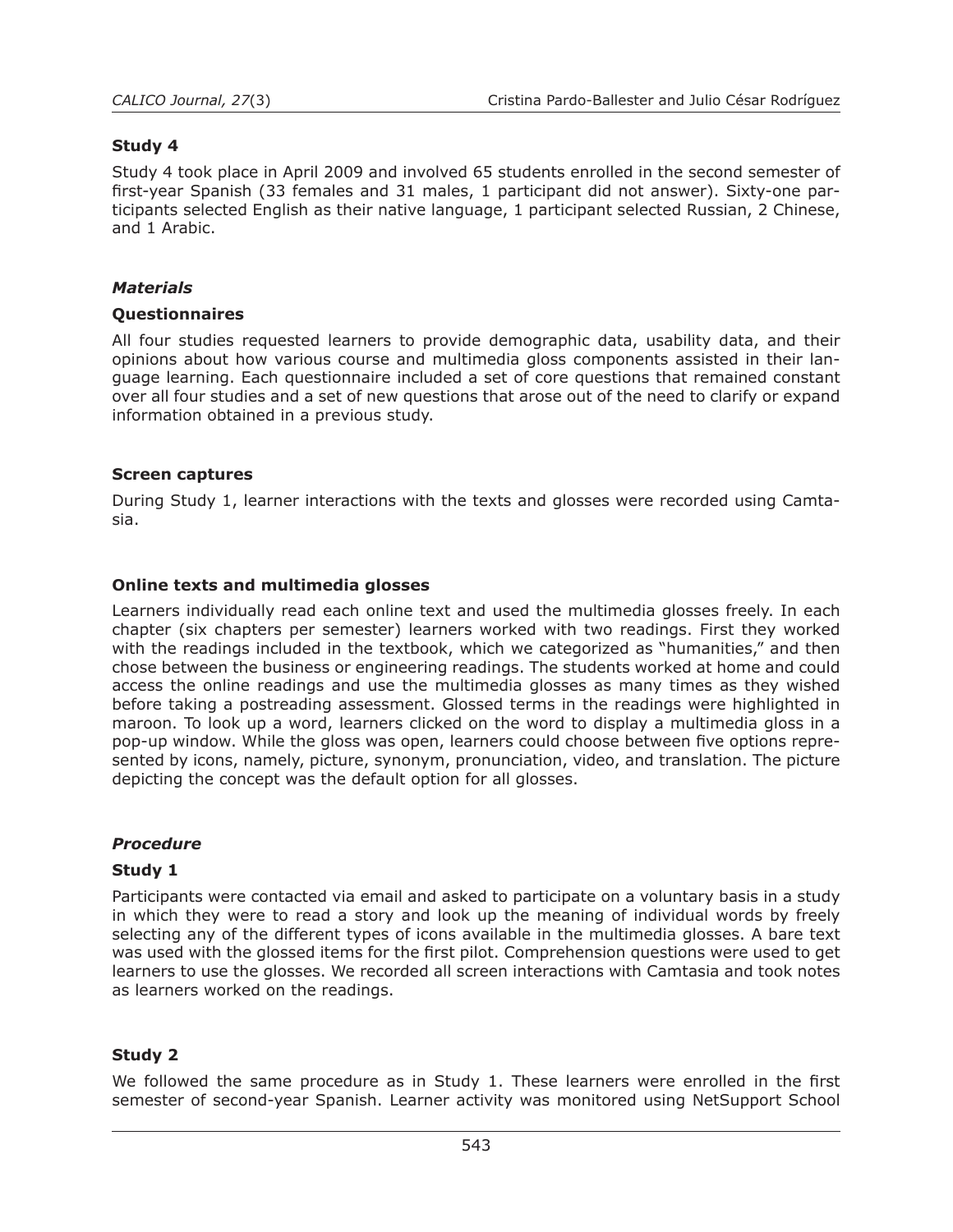software, which allowed the researchers to view the learners' screens from the instructor's station. A questionnaire was administered to analyze the interface design and learners' perceptions on the online readings.

## **Study 3**

Instructors announced in class in the middle of the semester that an online questionnaire was available via WebCT for those learners who wanted to help improve the online materials. The online questionnaire was available to learners for a long period of time in order to offer them the opportunity to collaborate in this project.

## **Study 4**

All participants took a questionnaire during their normal class period at the end of the semester.

## **RESULTS AND DISCUSSION**

This section is divided into two parts: interface design and learner perceptions. The first part focuses on the data-driven development of the three interfaces: the course interface, the readings interface, and the multimedia glosses interface. The second part focuses on learner perceptions. Data in both parts are reported in numbers and percentages of valid learner responses for each statement.

#### *Part I: Interface Design*

This part is divided into three subsections, each of which starts with a brief description of the interface in question and is followed by a brief account of the data-driven development of the interface.

#### **Development of the course interface**

The adaptation of a LMS interface to a specific learning context presents some challenges due to the limited choices with regard to both learning tools and layout tools. Choices in learning tools constrain the range of pedagogical activities that can be integrated into the course. For example, most commercial LMSs provide some sort of asynchronous discussion tool, but not voice communication tools, which clearly limits the range of communication modes natively available in the LMS to the developer. Similarly, limited choices of layout tools constrain options regarding the way the content is organized and visually presented. Despite these limitations, most LMSs provide ways to include links to external content, which may help the developer integrate a wider range of tools into the design of learning experiences. However, the integration of external tools usually presents its own shortcomings, especially if data created by external tools need to be fed back into the system (e.g., learner tracking or assessment data). After considering these issues, we decided that the creation of a specific interface for the readings was probably the best option for our particular context because it allowed us to integrate the readings using the tools we considered necessary (e.g., hide or show glosses),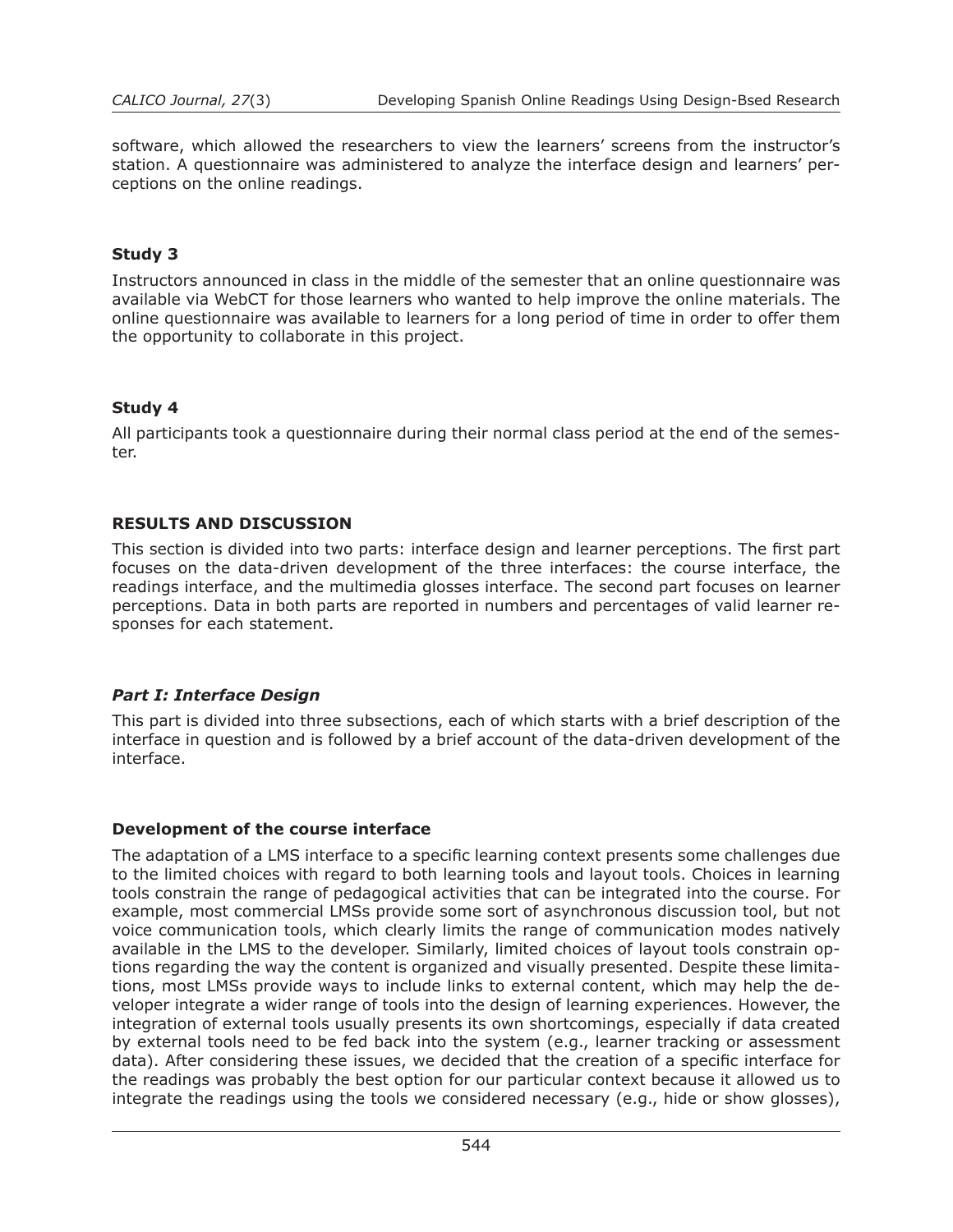and it also gave us greater flexibility in the event we decided to migrate to a different LMS or make the materials available to institutions that use a different LMS.

 For the development of the course interface prototype, we first explored the possibilities for content organization and created a rough prototype of the interface's main page using the tools available in the system. The choice of tools was always informed by the content and the pedagogical function envisioned by the instructor. Once the course structure was laid out, we created a first proof of concept, discussed its main features, and made changes we considered necessary (e.g., simplified navigation structure).

 The first course interface prototype was tested by asking learners to identify under which icon they would expect to find specific tools or content. The results from this study raised concerns since only four out of 12 course elements were successfully matched with the corresponding icon. Even though the key terms in the icons featured a translation in English and many of them also are true cognates in English, learners had difficulties identifying the right location of important course elements. These results informed the redesign of the second course interface prototype. The following, most important, changes were made: (a) the icon to access the readings, which represented a substantial amount of the online content of this course, was placed at the top level; (b) a section at the top level, named *Composición* 'Composition*,'* was moved within another section; and (c) an external link to the workbook was included at the top level. Study 4 results indicated there was some improvement in usability aspects of the interface: of the original 12 course elements, seven were successfully matched with the right icon.

 Despite these improvements, further revisions are still needed since a few course elements were still not successfully matched with the correct icon. The following aspects still need attention: (a) placement of main content, (b) placement of learner training materials, and (c) placement of additional resources. Regarding the placement of main content, most learners expected the main content to be placed in the first row and appear to favor the *Bienvenidos* 'Welcome' and *Programa* 'Syllabus' icons. This trend can be seen in both Studies 2 and 4, which indicates that the concept of *Día a Día* 'Day to Day' does not represent the concept of "main content" to most learners. We will address this by changing the name of the *Día a Día* icon to *Contenidos* 'Contents' and by including a *Contenidos* icon within both *Bienvenidos* and *Programa*. We had intuitively included learner training materials in the *Bienvenidos* section of the course; Study 4 showed that about a third of the learners expected to find learner training materials under *Recursos* 'Resources,' while the other two thirds chose almost all other options. Therefore, we moved the learner training materials section to *Recursos* and created navigation redundancy by adding a link to learner training materials in all sections.

 Learners' impressions about the course interface were also gathered in Studies 2 and 4 using two open-ended questions asking which aspects of the course organization and layout they liked the most and the least. The data gathered from these questions were analyzed using first frequency counts to identify salient terms and then a concordancer to better understand the context in which those terms appeared in the learners' responses. The data from the first question in Study 2 included 13 responses containing 420 tokens and revealed that the term "easy" appeared most frequently in relation to what learners found positive about the course interface. The same question in Study 4 included 60 responses with a total of 647 tokens. Patterns in the data revealed two recurrent concepts in what learners liked about the course interface: materials were easy to find/follow and organized.

 No particular patterns emerged in Study 2 regarding aspects of the course interface the learners did not like. On the other hand, strong patterns emerged in Study 4, which included 57 responses with a total of 678 tokens. Frequency data revealed two salient terms: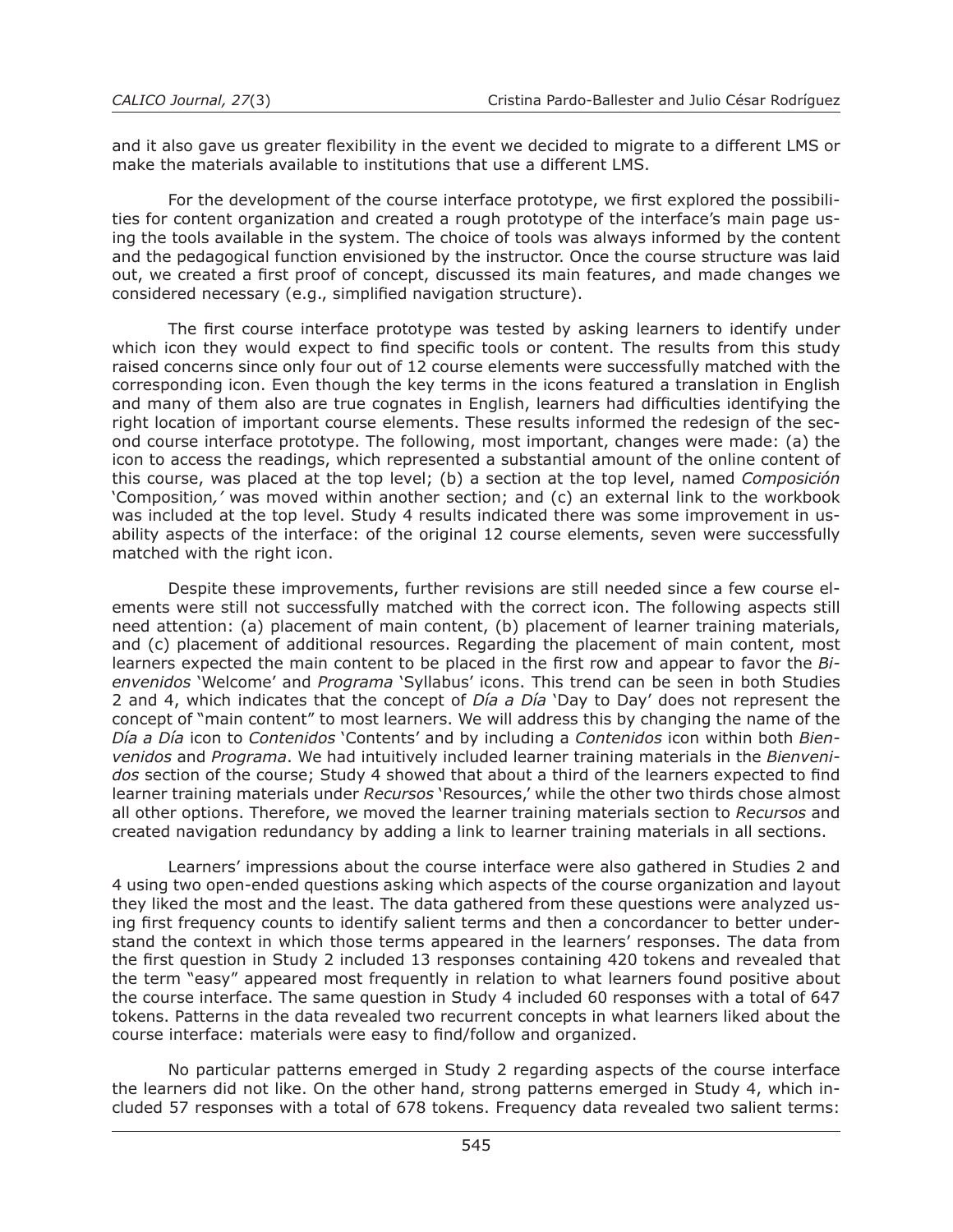*Chévere* (name of the workbook audio link) and *confusing*. The concordance data revealed a strong connection emerged among the terms *Chévere*, *audio*, *tracks*, *hard, assessment*, and *confusing*. All these bear a connection with the Wimba Voice Board, a threaded discussion board, which can be used with or without learner interaction, that was set up in order to share the workbook audio. From the learner data, it appears that what learners found frustrating was that each voice board entry was identified with an audio track number, whereas audio materials in the workbook are referred to using descriptive activity information (e.g., Dialog 1). We moved the audio into a password protected section of our Language Studies Resource Center. The audio is listed according to chapters and other, more descriptive information. Now all course sections in our LMS link to the same resource, so whenever a change or update needs to be made, it is made in only one place.

## **Development of the readings interface**

The development of the interface for the readings entailed creating templates for each discourse domain area (humanities, engineering, and business) and applying those templates to each page. Every reading is presented to learners in a single web page. The readings contain at least one graphic, all of which were either created for the project or obtained through a Creative Commons license (http://www.creativecommons.org).

 Three items in Study 2 addressed aspects of the reading interface. The data indicated that the help section of the reading interface needed improvement, and we made a substantial revision to the help section based on these results. We included not only the explanation of each menu option, but also portions of the text exemplifying the way in which text was displayed after each of those options was selected. This revised interface was then used in studies 3 and 4. Altogether, about 30% of the learners in studies, 2, 3, and 4 consistently found the help section unclear despite the substantial changes. We believe this is due in part to the lack of a learner training component that makes not only the help section but also the menu options in the readings interface menu much more evident.

# **Development of the gloss interface**

The development of the glosses and of its accompanying gloss interface constitutes an important part of the development process since they may have an impact on vocabulary acquisition (Roby, 1999). Because the glosses are presented in a transient interface, it is necessary to gather information not only about the gloss interface itself, but also about features that may interact with the sovereign interface.

 The data from Study 1 included about 4 hours of screen recordings showing how the learners interacted with the readings. The analysis of these data revealed three main problems: (a) lack of explicit mention of the item glossed in the gloss interface itself created ambiguity when the glossed item contained more than one word (e.g., *cristal reforzado* 'reinforced glass'), (b) the lack of a frame around the gloss to visually define the gloss space, and (c) the absolute positioning of the gloss with respect to the glossed item (always below the item) when the glossed item was close to the bottom of the window and users did not see the pop-up gloss window or were forced to scroll down to see it. These problems were addressed in the second prototype by (a) making explicit mention of the glossed term at the top of the gloss interface pane, (b) adding borders and increasing white space around the content of the gloss, and (c) changing the position of the gloss window when the glossed item appeared at the bottom of the screen (when the glossed item is at the bottom of the screen and there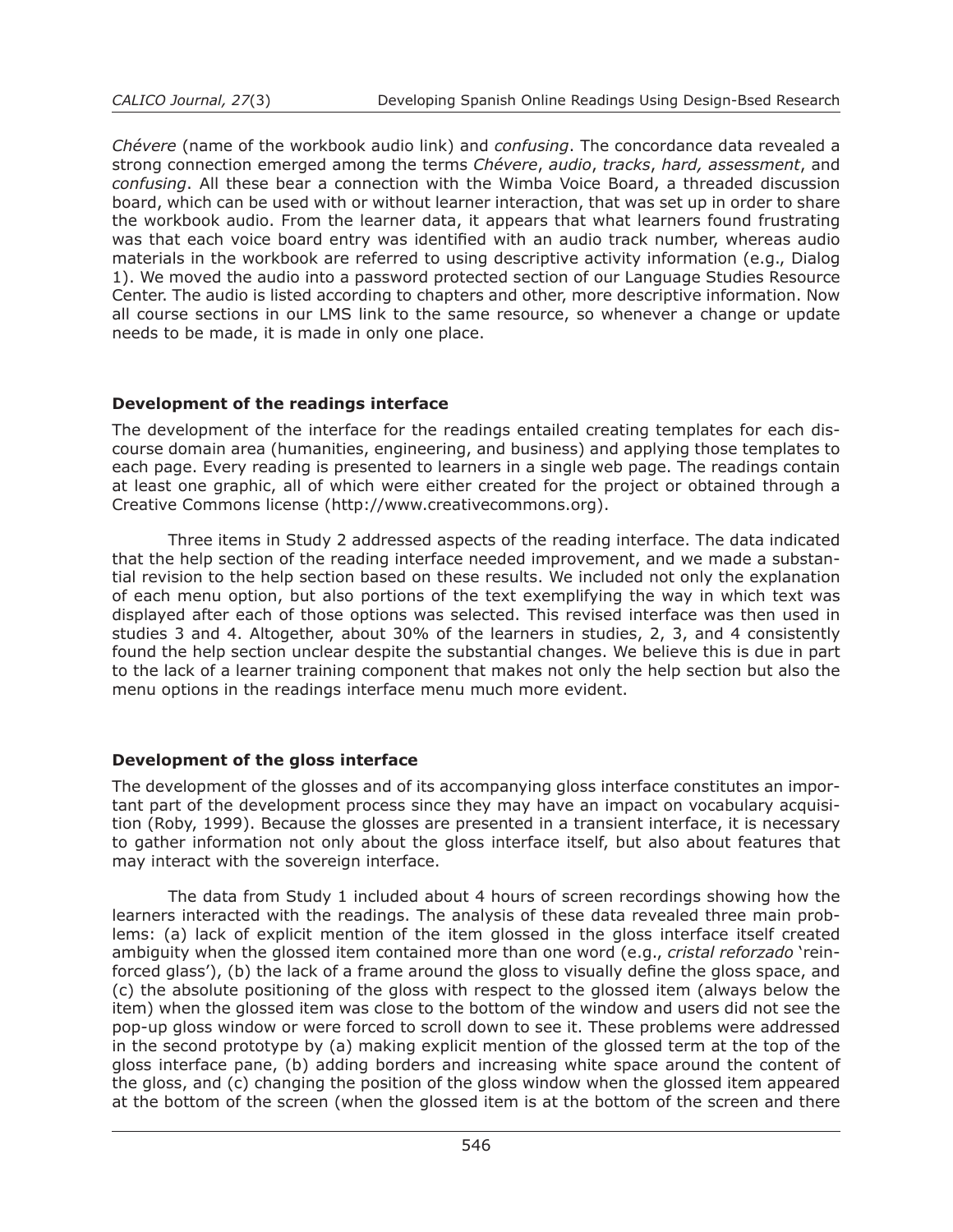is not sufficient space for the whole gloss to display, the code automatically places the gloss above the glossed term).

 To investigate how well learners could match the gloss interface icons with their corresponding meaning, we included a picture of a gloss in the questionnaire and asked learners whether they thought the icons in the gloss interface accurately represented the concepts they stood for. Study 1 results indicated the pronunciation icon (a loudspeaker) did not represent the concept well. A different pronunciation icon (picture of a headset) was included in the second prototype and was used in studies 2, 3, and 4. Since the icons appeared to accurately represent the concept to most learners, no subsequent modifications were made (see Figure 1).

# Figure 1

First Gloss Prototype Used in Study 1 (Left) and Final Prototype Used in Study 4 (Right)<br>In muchas ciudades de América Latina es fácil encontrar :hilenos y los centroamericanos. En muchas ciudades de Amé





i; el baloncesto se asocia con los Estados Unidos, pero tambíc rneo anual de baloncesto.

partidos de fútbol. De hecho, hay lugares públicos que sirven de <mark>cancha</mark>, como los parques urbanos. Por



caribeños miran la Serie Mundial en la televisión o la esc beisbolistas hispanos de fama internacional, como el dor

# *Part II: Learners' Perceptions*

# **Frequency using different features in the glosses**

Data from the four studies consistently indicated that the learners seemed to prefer the English translation in the glosses over other available choices. The highest percentage of learners who always used the translation feature was as follows: Study 1: 83.33% (5 out of 6 participants), Study 2: 79.90% (10 out of 13), Study 3: 66.66% (14 out of 21), and Study 4: 31.25% (20 out of 64). The pictorial feature in the gloss was also selected in Study 1 as one of the features that the learners would always use by 83.33% (5 out of 6 participants). In Study 4 the trend of the pictorial feature seemed to be the second choice after the translation since 14.06% (9 out of 64) of learners indicated they would always use the picture when necessary. In Study 4, learners selected the picture (34.37%, 22 out of 64) and translation (25.00%, 16 out of 64) features as elements they would "often" use. In contrast, 67.18% (43 out of 64) and 46.87% (30 out of 64) stated they would "never" use the video or synonym features. Participants in studies 1 and 2 reported that they would probably not use the videos (33.33% [2 out of 6] for Study 1 and 75.00% [9 out of 12] for study 2). However, 47.61% (10 out of 21) of the participants in Study 3 reported that they would occasionally use the video.

# **Learning vocabulary using multimedia glosses**

In Study 1, all learners mentioned that the glosses helped them remember words. Five par-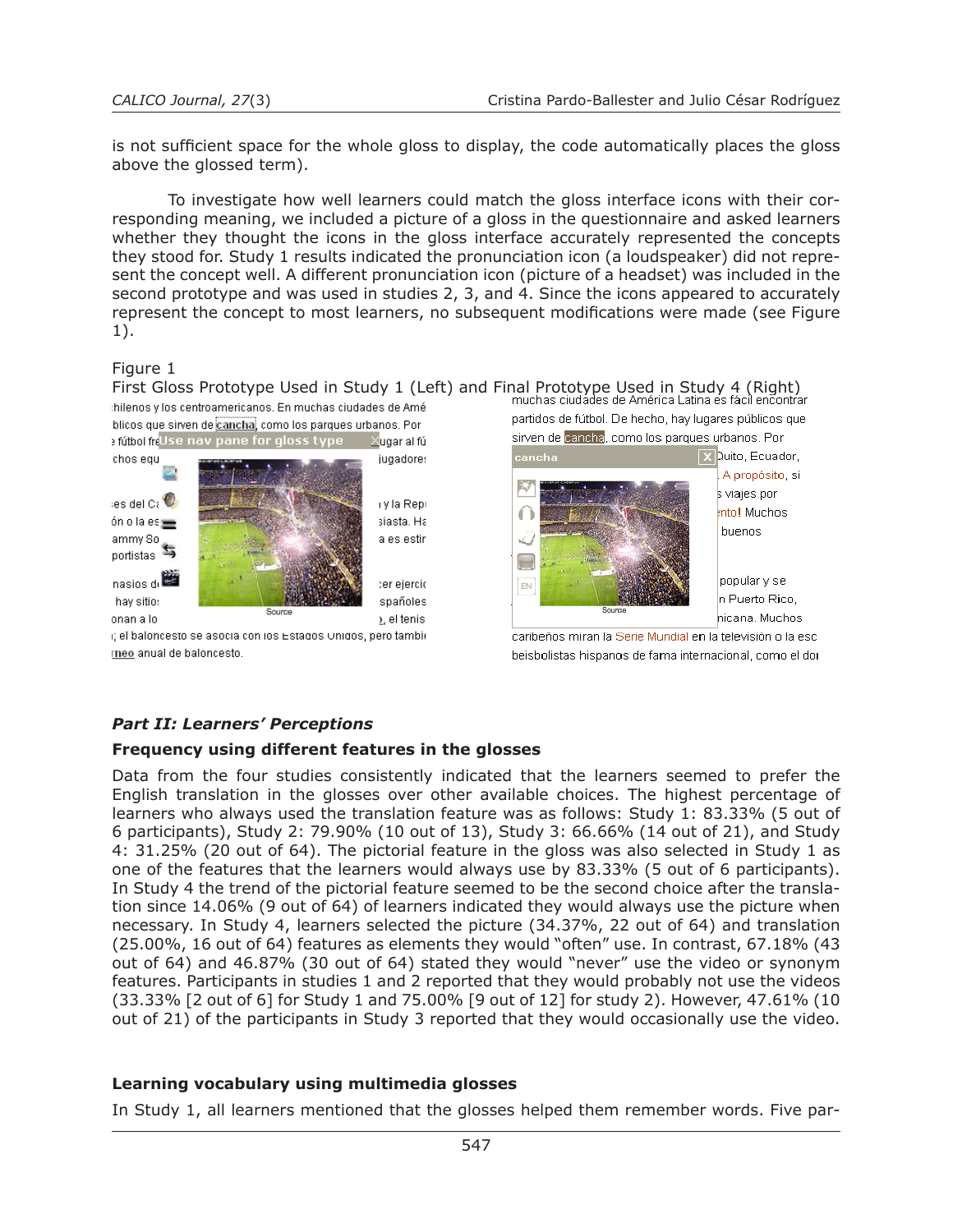ticipants reported that the picture feature was their first choice when looking up an item, but if the picture did not help clarify the meaning, they preferred to use the translation, the video, or the synonym, in that order.

 In Study 2, 12 of our participants (92.30%) agreed that all modes of the multimedia glosses aided them in vocabulary learning because (a) the glosses were used in context rather than in isolation, (b) there was a plethora of resources (visual aids, stems, synonyms, definitions, and translations), and (c) since the glosses were visible aids, learners could use the multimedia mode more suitable to their learning style. Only one learner reported that the multimedia gloss did not help with learning vocabulary because he claimed they were not visible to him.

 In Study 3, all participants who responded (18 out of 34) reported that glosses were beneficial because (a) multimedia glosses were very useful for different learning styles, (b) the presentation of as much information as possible about the glossed words helped recall, (c) the glosses saved time over looking up the word in the dictionary, (d) the use of different methods to learn a new word helped in retaining the information, and (e) the glosses facilitated learning about the subject of the reading text.

 In Study 4 almost half (47.54%) of the responses indicated that the multimedia glosses helped them learn new vocabulary, although slightly more than half (52.50%) indicated the glosses were not useful in remembering linguistic input. These responses were surprising in light of the positive comments in studies 2 and 3 and because researchers have generally agreed that the use of multimedia glosses promotes vocabulary learning (Plass, Chun, Mayer, & Leutner, 1998; Yanguas, 2009; Yeh & Wang, 2003; Yoshii, 2006). However this discrepancy was probably caused by the learners' not using the multimedia glosses at all for different reasons: (a) learners did not know about the glosses because they missed the first week of class (b) they did not care to use them, (c) they had technical problems, (d) they rushed to complete their assignments, or (e) they used the glosses only to see word definitions, not to learn vocabulary.

#### **Learner satisfaction with multimedia glosses**

Participants in all studies answered an open-ended question focused on which aspect of the multimedia gloss they liked the most and which feature they did not like. Their responses were grouped and coded according to topic. Some learners gave different reasons for preferring a combination of two modes (e.g., synonym + picture, translation + picture, picture + pronunciation). In the first study 83.30% (5 out of 6) of the participants liked the pictorial gloss best and 60.00% (3 out of 5) did not like the video because it took time while the picture offered the same information in seconds.

 In Study 2, 46.15% (6 out of 13) of the participants indicated they would rather view the synonym in Spanish first followed by the picture (38.46%, 5 out of 13), although the pronunciation and translation feedback was also the preferred choice for some. In this study,76.00% (4 out of 13) of all participants also stated that they would not use the video feature because it took too much time.

 In Study 3, translation and pictorial modes were learners' first preference followed by pronunciation. However, 35.71% (5 out of 14) of the learners did not like to use the synonyms in Spanish, which was surprising because the synonym was the first choice by the participants in Study 2. Proficiency level may be one reason; the participants in Study 2 were enrolled in the second semester of Spanish whereas participants in Study 3 were enrolled in the first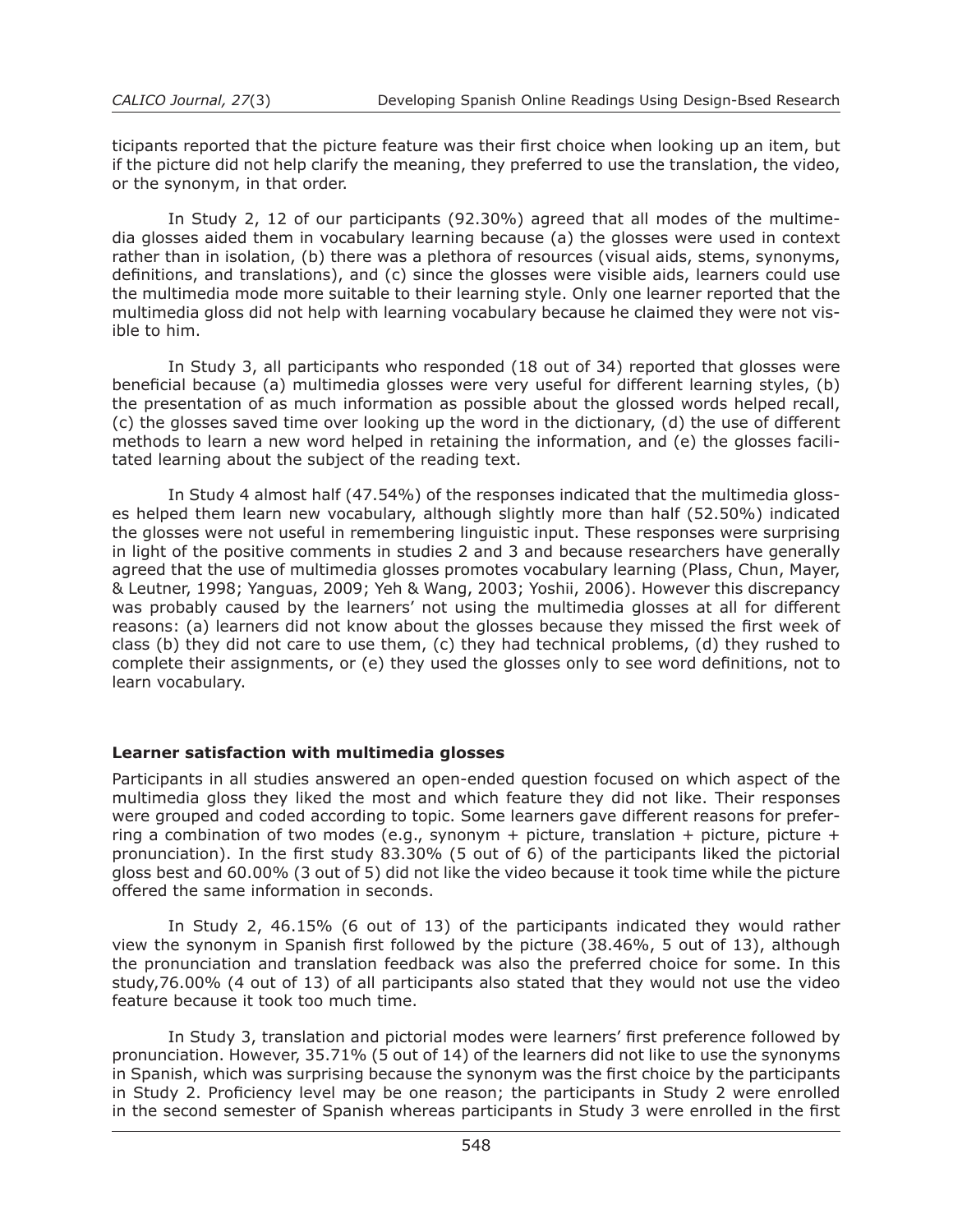semester. Some of the learners (28.50%) were very satisfied with the multimedia glosses and did not have any complaints. One mentioned that there were many unknown words in the text and that it would be convenient to have more glossed terms.

 In Study 4, 45.09% (25 out of 51) of the participants preferred the translation feature, but 9 learners selected all features and stated that they liked varied resources when reading a text. A third of the learners (31.37%, 16 out of 51) also preferred the picture as a first choice. In addition, a third of the participants (28.57%, 12 out of 42) agreed with some of the participants in Study 1 (60.00%, 3 out of 5) and Study 2 (30.76%, 4 out of 13) that they were not likely to use the video feature in the glosses. In Study 4 we also learned that 15.68% (8 out of 51) of the learners did not use the glosses either because of technical problems or because they chose not to use them. They also perceived the pictorial gloss to be too small. One learner was not happy with the number of glosses and stated that many unknown words were not glossed. Five out of 42 (11.90%) of the learners expressed satisfaction with the glosses and did not have any comments about the readings.

# **Challenges reading a Spanish text**

We asked participants about their perceived difficulties when trying to understand a Spanish reading text. If learners perceive understanding technical vocabulary as their main challenge, we would give priority to incorporating more glosses of technical terms or further elaborating the texts. In Studies 2, 3 and 4, learners agreed that understanding technical vocabulary was very challenging for them (61.53%, 8 out of 13; 61.90%, 13 out of 21; and 43.75%, 28 out of 64), while understanding the main idea of the reading did not present a challenge (84.60%, 11 out of 13; 33.33%, 7 out of 21; and 56.25%, 36 out of 64). Participants in Studies 2 and 4 indicated that understanding details was somewhat challenging (92.30%, 12 out of 13 and 57.81%, 37 out of 64, respectively). In Study 3, general vocabulary was perceived as somewhat challenging by 71.42% (15 out of 21) of the learners.

# **Enjoyment and interest**

In this section, total percentages of agreement or disagreement were calculated by consolidating the options that learners had into two categories: strongly agree, agree, and somewhat agree constitutes one category (agreement), while strongly disagree, disagree, and somewhat disagree were considered another category (disagreement).

 In the three studies, more than half of our participants indicated they did not find reading in Spanish boring. In Study 2 a small number of learners (23.07%, 3 out of 13) stated they became bored while reading in Spanish, fewer than half of the participants in Studies 3 and 4 agreed (38.09%, 8 out of 21 and 37.5%, 24 out of 64, respectively). We believe that reading online with the multimedia glosses will help with the problem of boredom because participants in Study 2 (84.61%, 11 out of 13), Study 3 (71.42%, 15 out of 21), and Study 4 (85.93%, 55 out of 64) agreed that the glosses increased their interest in reading online Spanish texts. We also found that learners enjoyed reading the electronic texts (100%, 13 out of 13; 52.38%, 11 out of 21; and 70.31%, 45 out of 64 in studies 2, 3, and 4, respectively). The majority of the learners in the three studies perceived that the multimedia glosses helped them understand the text (92.30%, 12 out of 13; 90.47%, 19 out of 21; and 75.00%, 48 out of 64; respectively). These learner perceptions are consistent with research that confirms that glosses are useful for understanding a text (Bowles, 2004; Chun & Plass, 1996; Lomicka, 1998; Taylor, 2006). In Studies 3 and 4, three fourths of the learners (76.19%, 16 out of 21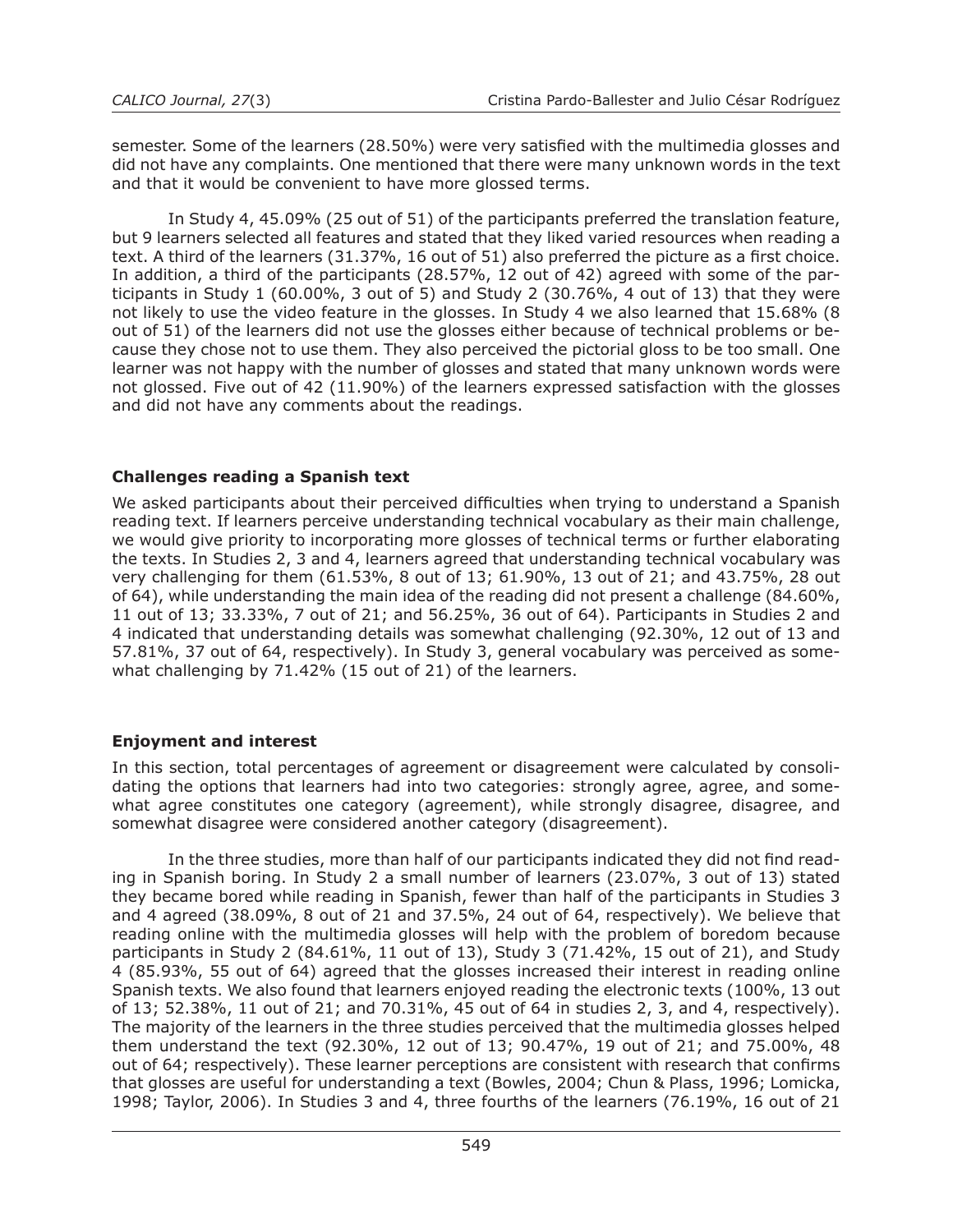and 75.00%, 48 out of 64) agreed that the online texts were difficult, an indication that multimedia glosses help the learners to understand texts.

## **General perceptions of the online readings**

In Studies 2 and 3 we learned about the degree of enjoyment using the online readings. Participant answers were coded into two broad categories, like or dislike, and also by recurring themes. Twenty out of 58 (34.48%) of the participants enjoyed the content of the readings. It appears that content was an important factor in how much the readings were enjoyed. Eleven out of 58 (18.96%) of the students also mentioned interest in learning more about culture because the readings gave perspectives of life in Spanish-speaking countries they had not encountered before. Seven out of 58 (12.06%) of the participants appreciated the fact that the readings were online and always available, which helped reduce time pressure to read the texts. Learners also used strategies to read the texts quickly and mentioned the fact that software features, such as a find command, would assist them with going through the texts. A small group of learners mentioned that they liked the length and the interface of the readings. However, almost half of the participants (48.97%, 24 out of 49) did not enjoy the assignments because of time needed to complete them and because they found the assignments too difficult. Three out of 49 (6.12%) of the participants complained about the deadline for completion; 9 out of 49 (18.36%) found the readings difficult, and 4 out of 49 (8.16%) reported problems with the technology (e.g., difficulties activating the glosses, slow download, etc.). A small number of participants perceived problems with the readings themselves, such as the need for more glosses (4.08%, 2 out of 49), length of the texts (4.08%, 2 out of 49), or preference for different content (2.04%, 1 out of 49).

# **CONCLUSION**

Ten years ago, Pusack (1999) expressed the need to nourish and develop deeply applied work in CALL.

Today's standards and expectations for multimedia foreign language software are quite demanding. As a result, any concept that relegates courseware development to the status of an ancillary or an afterthought is doomed. (p. 40)

 We think DBR not only helps advance the development of instructional materials to higher ground, but may also become a powerful force in the generation of theory grounded at the deepest levels of practice.

 DBR has enormous potential for guiding the research and development of CALL. The four studies in this report exemplify a theory-based, data-driven approach to the design and development of materials that take advantage of the knowledge and practices generated by CALL researchers and developers.

 These studies elucidate three insights into the process:

1. the importance of considering hierarchies and interdependence between interfaces

As these studies show, the interaction between interfaces can bring about unexpected issues that may affect the quality of interaction with the system and even disrupt the learner's attention. Likewise, different types of interface call for different ways to assess their functionality within the system.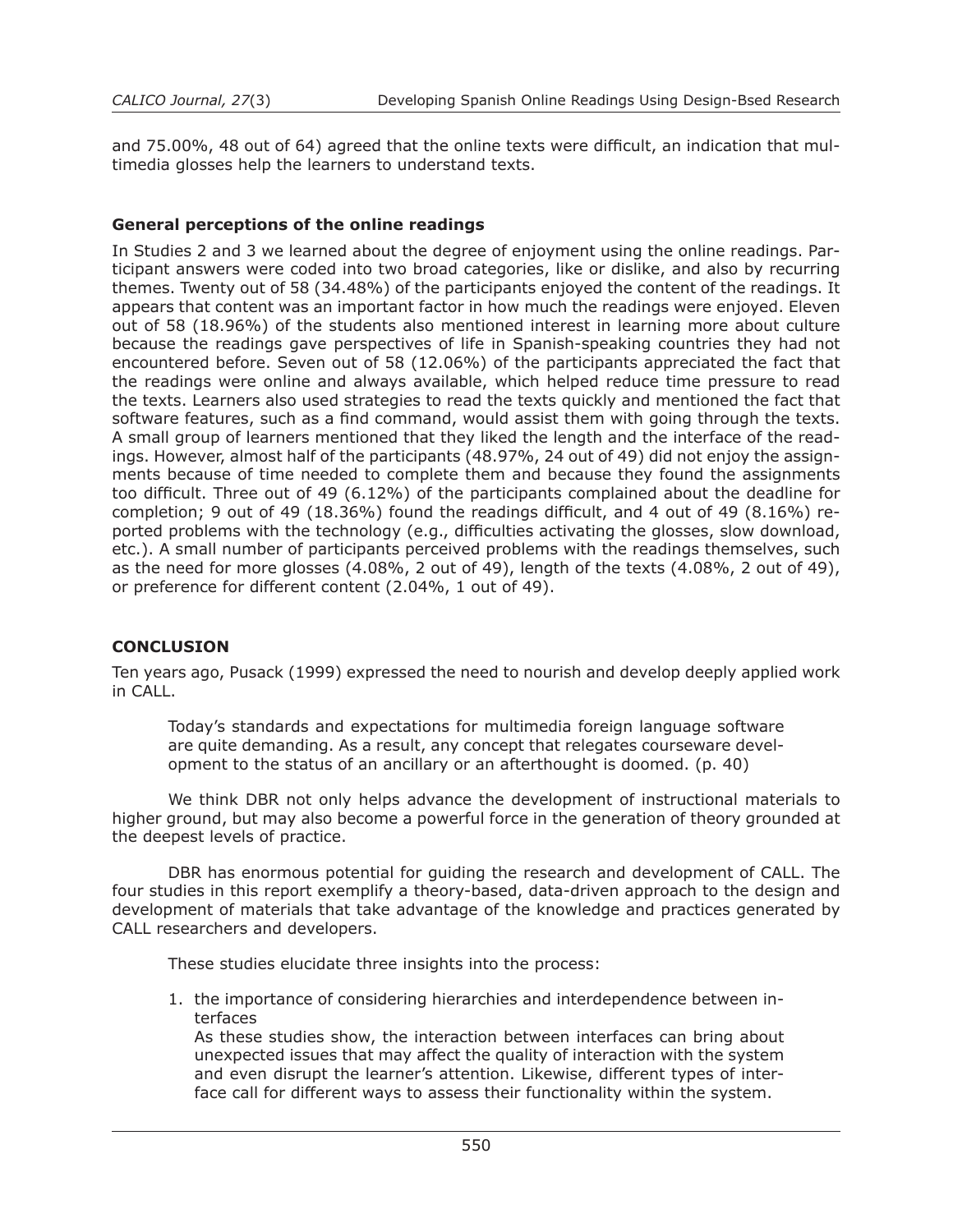2. the onging nature of CALL development

No instructional materials are ever "finished" as long as the field continues generating relevant information to improve language learning. In other words, the development of quality instructional materials is an ongoing, cyclical process that does not reach completion but rather advances to higher levels of improvement.

3. content and interface

An effective interface is deeply connected to content, which implies that content revisions will often lead to a revision of the interface. Developers should expect that substantial content revisions will result in the need to reconsider the design and functionality of the interface.

 Further research in the development of instructional materials is needed to better understand the connections between interface aspects of a tool and language learning. The principled manipulation of elements within interfaces and their impact on language learning needs to be better described and understood. Research on learner training (e.g., Hubbard, 2004) is particularly relevant to development aspects of this area. Research on teacher development also has important bearings in this area, particularly in connection with online activity design and implementation (Rodriguez, 2006).

 These studies also provide insights into how learners interact with and relate to the materials. In general, learners reported positively on the use of the multimedia glosses. They were particularly positive about the availability of a variety of modes and options within a gloss. Based on this experience, we recommend making available a variety of multimedia features to expand learners' options for interacting with vocabulary. Further studies are needed to elucidate connections between the effects of multimedia learning on learners' perceptions and their actual achievement in understanding texts and learning vocabulary items.

 Learner perceptions are an important part of the process of creating instructional materials, since those perceptions can not only help improve the efficient use of materials, but also push development toward what learners and instructors envision as enhancing the language learning process. A decade ago, James Pusack and Sue Otto (Pusack, 1999) described the difficulty of what is envisioned as the "permanent software development crisis" (p. 40), which is synthesized in the dictum quoted at the beginning of this article. As this article shows, learner perceptions play a crucial role in helping us get a bit closer to materializing what we imagine.

#### **REFERENCES**

- Al-Seghayer, K. (2001). The effect of multimedia annotation modes on L2 vocabulary acquisition: A comparative study. *Language Learning & Technology, 5*(1), 202-232. Retrieved from http://llt. msu.edu/vol5num1/alseghayer/default.html
- Bowles, M. A. (2004). L2 glossing: To CALL or not to CALL. *Hispania, 87*, 541-552.
- Camtasia [computer software]. Okemos, MI: TechSmith Corporation. Available at http://www.techsmith. com
- Chapelle, C. (1998). Multimedia CALL: Lessons to be learned from research on instructed SLA. *Language Learning & Technology, 2*(1), 22-34. Retrieved from http://llt.msu.edu/vol2num1/article1
- Chun, D. M., & Plass, J. L. (1996). Effects of multimedia annotations on vocabulary acquisition. *The Modern Language Journal, 80*, 183-198.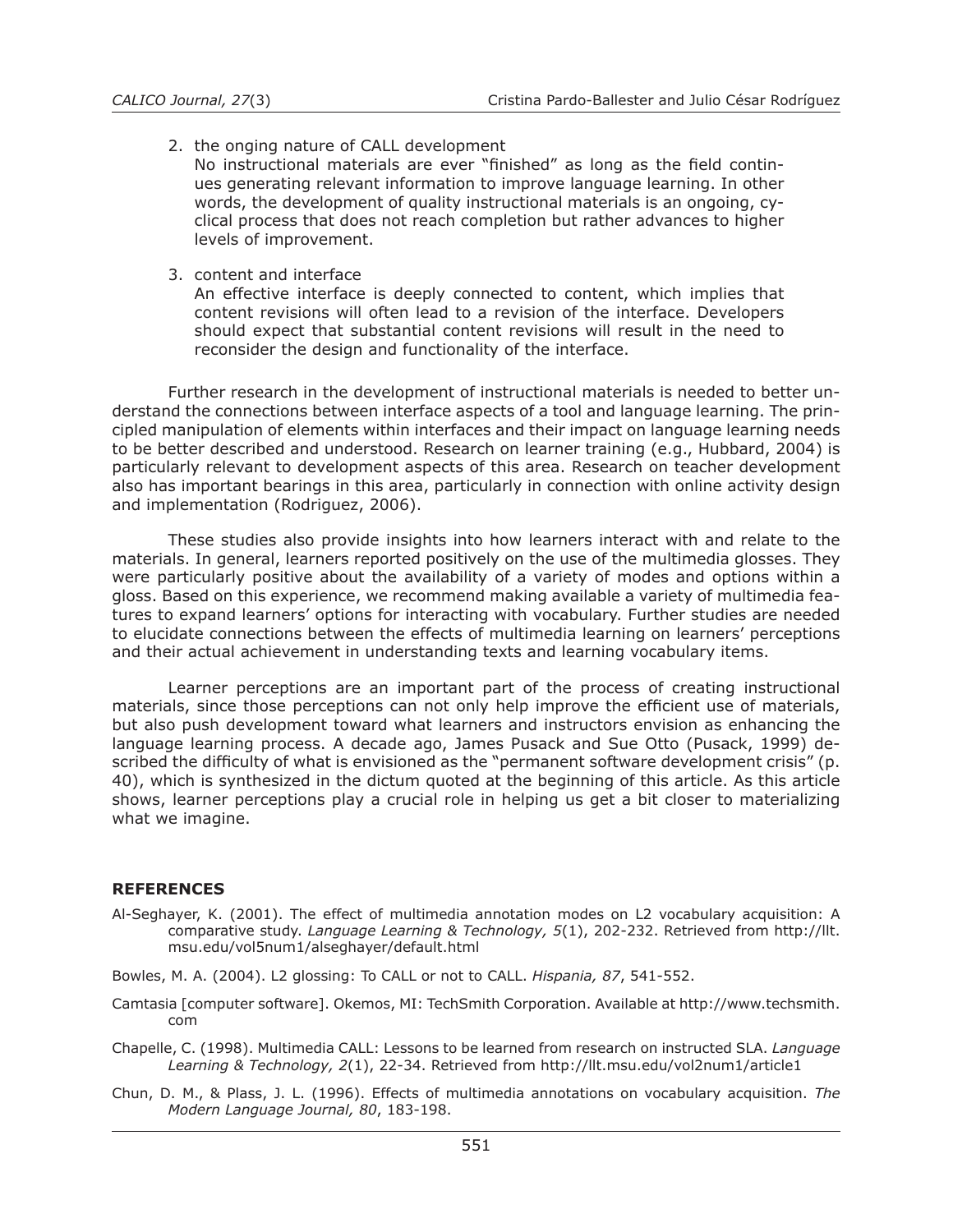- Cooper, A., Reinmann, R., & Cronin, D. (2007). *About face 3: The essentials of interaction design*. Indianapolis, IN: Wiley.
- Davies, M. (2006). *A frequency dictionary for Spanish: Core vocabulary for learners*. New York: Routledge.
- Design-Based Research Collective. (2003). Design-based research: An emerging paradigm for educational inquiry. *Educational Researcher, 32*, 5-8.
- Hubbard, P. (2004). Learner training for effective use of CALL. In S. Fotos & C. Browne (Eds.), *New perspectives on CALL for second language classrooms* (pp. 43-65). Mahwah, NJ: Lawrence Erlbaum Associates.
- Lomicka, L. (1998). "To gloss or not to gloss": An investigation of reading comprehension online. *Language Learning & Technology, 1*(2), 41-50. Retrieved from http://llt.msu.edu/vol1num2/ar ticle2/default.html
- Levy, M., & Stockwell, G. (2006). *CALL dimensions: Options and issues in computer-assisted language learning*. Mahwah, NJ: Routledge.
- Long, M. H. (2007). *Problems in SLA*. Mahwah, NJ: Lawrence Erlbaum Associates.
- NetSupport School [computer software]. Alpharetta, GA: NetSupport. Available at http://www.netsup portschool.com
- Pardo-Ballester, C., & Rodríguez, J. C. (2009). Using design-based research to guide the development of online instructional materials. In C. A. Chapelle, H. G. Jun, & I. Katz (Eds.), Developing and evaluating language learning materials (pp. 86-102). Ames, IA: Iowa State University.
- Plass, J. L., Chun, D. M., Mayer, R. E., & Leutner, D. (1998). Supporting visual and verbal learning preferences in a second-language multimedia learning environment. *Journal of Educational Psychology, 90*, 25-36.
- Pusack, J. P. (1999). The Kontakte multimedia project at the University of Iowa. *CALICO Journal, 19*, 25-42. Retrieved from https://calico.org/page.php?id=5
- Roby, W. B. (1999). "What's in a gloss?" A commentary on Lara L. Lomicka's "To gloss or not to gloss": An investigation of reading comprehension online. *Language Learning & Technology, 2*(2), 94- 101. Retrieved from http://llt.msu.edu/vol2num2/roby
- Rodríguez, J. C. (2006). *Weaving technology in the design of learning experiences in world language teacher education: The development of a cognitive tool, an instructional device and an exploration* (Unpublished doctoral dissertation). Iowa State University, Ames, IA.
- Taylor, A. (2006). The effects of CALL versus traditional L1 glosses on L2 reading comprehension. *CALI-CO Journal, 23*, 309-318. Retrieved from https://calico.org/page.php?id=5
- WebCT Vista [learning management system]. Blackboard, Inc.
- Wimba Voice Tools [computer software]. Horizon Wimba, Inc.
- Yanguas, I. (2009). Multimedia glosses and their effect on L2 text comprehension and vocabulary learning. *Language Learning & Technology, 13*(2), 48-67. Retrieved from http://llt.msu.edu/vol 13num2/yanguas.pdf
- Yeh, Y., & Wang, C. (2003). Effects of multimedia vocabulary annotations and learning styles on vocabulary learning. *CALICO Journal, 21*, 131-144. Retrieved from https://calico.org/page.php?id=5
- Yoshii, M. (2006). L1 and L2 glosses: Their effects on incidental vocabulary learning. *Language Learning & Technology, 10*(3), 85-101. Retrieved from http://llt.msu.edu/vol10num3/yoshii/default. html
- Yutdhana, S. (2005). Design-based research in CALL. In J. L. Egbert & G. Mikel Petrie (Eds.), *CALL Research perspectives* (pp. 169-178), Mahwah, NJ: Lawrence. Erlbaum Associates.